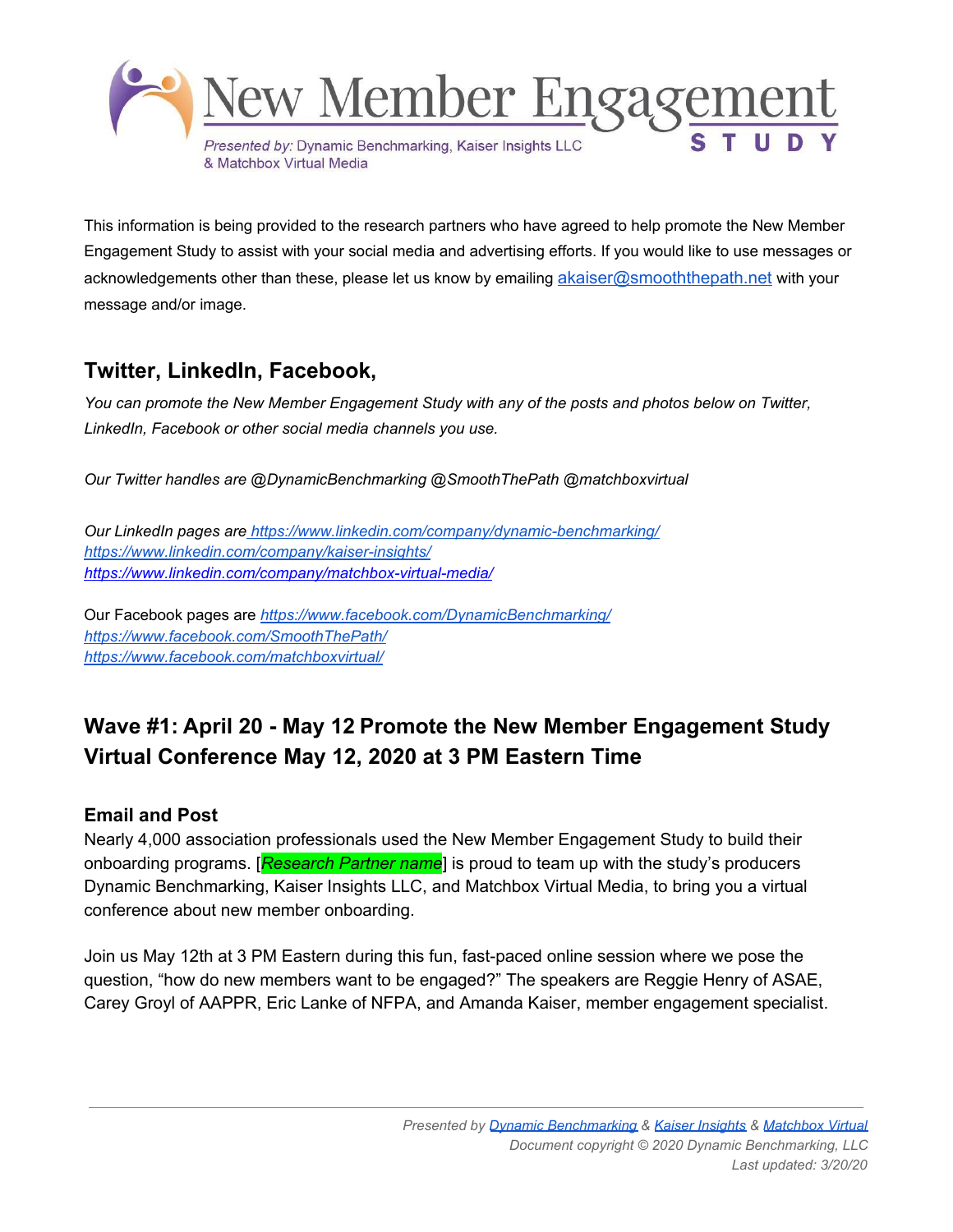

See how small, medium-sized, and large associations engage their new members. Learn the differences in engagement strategies between professional and trade associations. Co-create and add your ideas to the chat! [Register](https://matchboxvirtual.com/nmes-event-engaging-new-members/) now.

### **Tweet**

- **•** Bringing together industry greats @ReggieHenry of @ASAE @ericlanke with @TheNFPA, @careygoryl with @theAAPPR and @SmoothThePath for a conversation on New Member Engagement. Don't miss this! #assnchat <https://matchboxvirtual.com/nmes-event-engaging-new-members/>
- How do new members want to be engaged? Join @ReggieHenry, @SmoothThePath, @EricLanke, and @CareyGoryl, Tuesday May 12 at 3 PM Eastern and help answer this question. #ASAE #CSAE <https://matchboxvirtual.com/nmes-event-engaging-new-members/>
- Step into your member's shoes to discover how they want to be engaged during this fun, and fast virtual conference, Tuesday, May 12 at 3 PM Eastern. <https://matchboxvirtual.com/nmes-event-engaging-new-members/> This event is sponsored by the New Member Engagement Study, @DynamicBenchmarking, @SmoothThePath, and @MatchboxVirtual. #ASAE #Associations

**Want to do something custom?** Contact Amanda Kaiser, **[akaiser@smooththepath.net](mailto:akaiser@smooththepath.net)** for an interview.

### **Wave #2: May 13 - June 3 Take the New Member Engagement Study**

### **Email and Post**

[*Research partner name*] is teaming up with the co-creators of the New Member Engagement Study to bring you information on the power of implementing onboarding programs with the right set of tactics.

Plans grow new member renewal rates on average by 9.7%. Some association unicorns even grew their new member renewal rates as much as 50%! 2020 will be an extremely important year to focus on this number.

Whether you just implemented a single welcome email or have had a robust onboarding plan for 20 years, the creators of the New Member Engagement Study want to hear from you. Help our industry by sharing your best practices for new member onboarding and engagement in this 7-minute survey.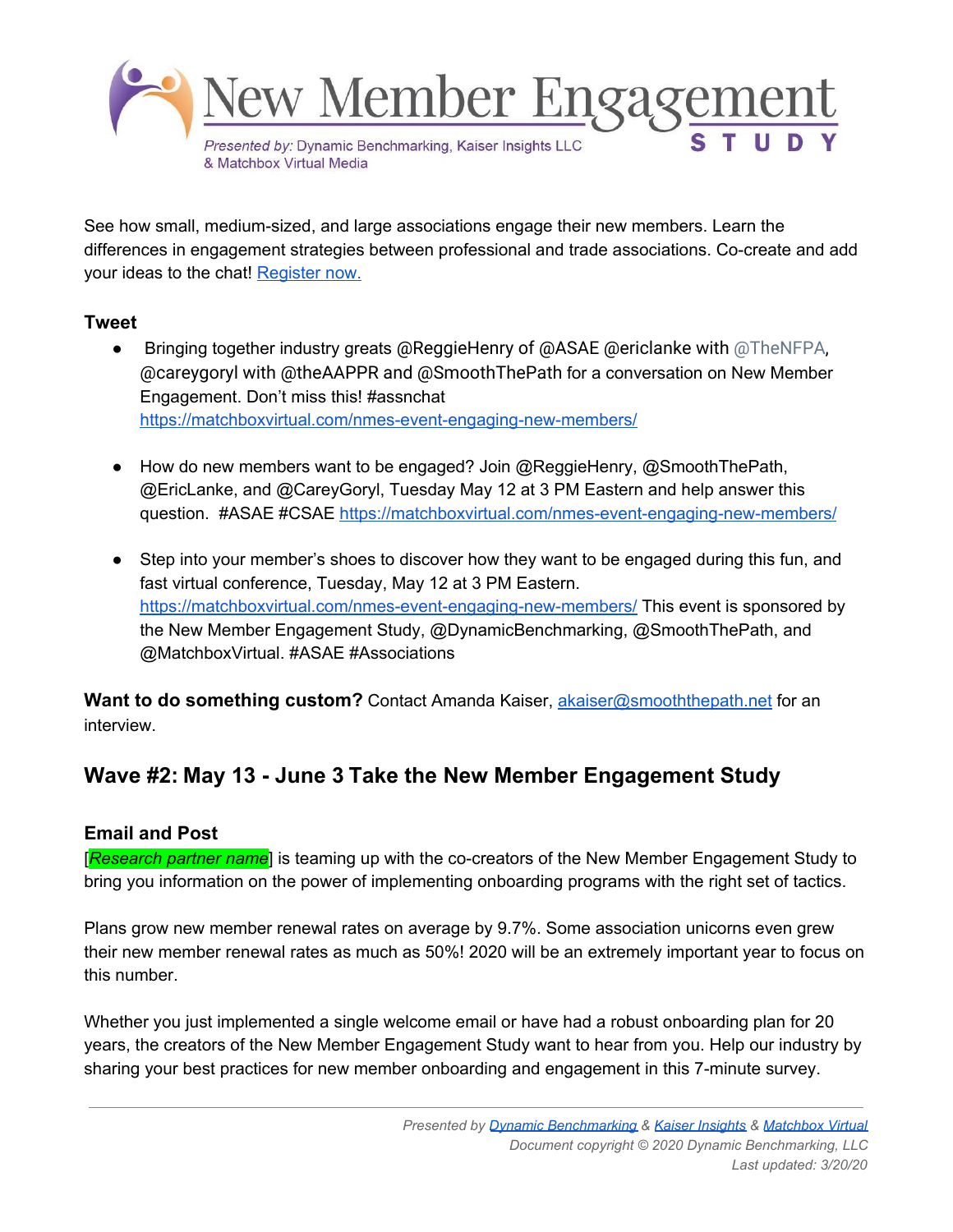

<http://www.dynamicbenchmarking.com/new-member-engagement-study>

### **Tweet**

- Back by Popular Demand...Shape the future of #associations, be a part of the 2020 New Member Engagement #Study sponsored by @DynamicBench, @SmoothThePath, & @matchboxvirtual #BestPractices https://bit.ly/2U6TH12
- New #association #members renew at a lower rate than others. #BeTheChange Be a part of the 2020 New Member Engagement #Study sponsored by @DynamicBench, @SmoothThePath, & @matchboxvirtual. <https://bit.ly/2U6TH12>
- Are your new members least likely to renew? Boost new member renewals by participating in the New Member Engagement Study today. <https://bit.ly/2U6TH12> #ASAE #CSAE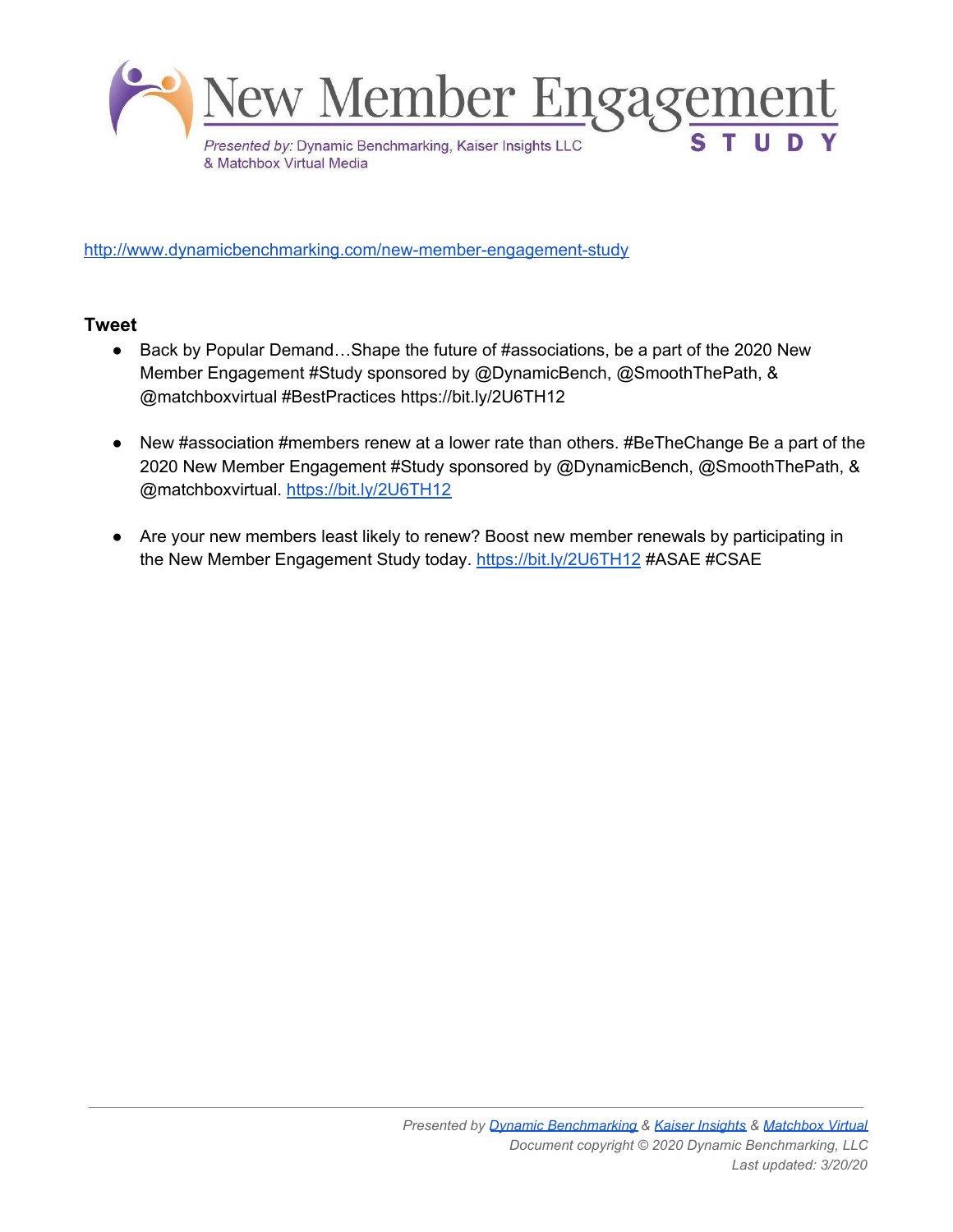

### **Blog Post**

New Member Engagement Study 2020

Does your association have a new member onboarding, orientation, or welcoming program? [Please](https://www.dynamicbenchmarking.com/new-member-engagement-study) [participate](https://www.dynamicbenchmarking.com/new-member-engagement-study) in this quick survey.

Five years ago, when Amanda Kaiser, member engagement specialist, asked audiences of association professionals whether their associations had new member onboarding programs, a few people would raise their hands. Now when she asks, at least half indicate they have a program in place. While onboarding programs are not new, more and more associations have been deploying these plans.

In the two years since partners Dynamic Benchmarking and Kaiser Insights LLC created the New Member Engagement Survey, new member onboarding programs have changed. Not only are more associations implementing their plans, but they are also employing more communication tactics to reach new members. Associations are working hard on measuring their impact; testing out new methods like engagement tracking, engagement scoring, and engagement profiling.

Because of all of these changes, the 2020 New Member Engagement Study is designed to find out how new member onboarding, orientation, and welcoming programs are changing at associations.

If you are one of the 270 past-participants, thank you, and please [re-enter](https://www.dynamicbenchmarking.com/new-member-engagement-study) your data. If you have never [participate](https://www.dynamicbenchmarking.com/new-member-engagement-study)d, please participate now.

With just an investment of 7-minutes, you'll get first access to the report, and you can use the platform to compare to your peers. Please join us by participating in this vital association industry study!

#### Ready to [participate?](https://www.dynamicbenchmarking.com/new-member-engagement-study)

**Want to do something custom?** Contact Amanda Kaiser, **[akaiser@smooththepath.net](mailto:akaiser@smooththepath.net)** for an interview.

## **Wave #3: Get Your Copy of the New Member Engagement Study Report**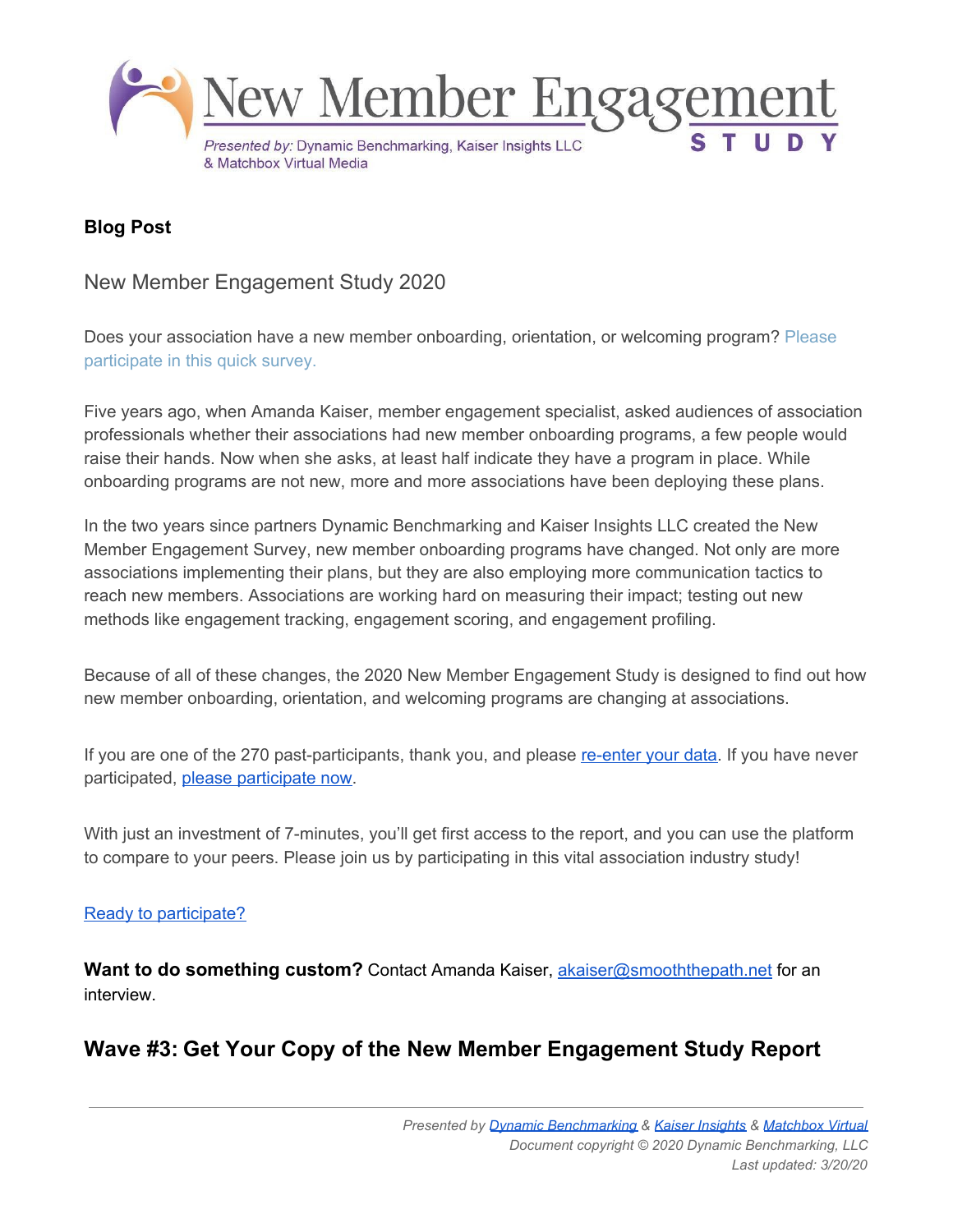

As soon as the report is ready, we will send you posts, tweets, and the link so you can get this information into the hands of your favorite association professionals.

## **Logos & Images**

*Click the image to download a copy that can be used in promotions and advertising.*



*DB Logo Kaiser Insights LLC Logo* Matchbox Virtual Media Logo

### **Newsletter Description**

*You can use the following text in your customer/member newsletters to notify them about the New Member* Engagement Study. You may edit this text to include your own personal messages. We strongly advise linking directly to the New Member [Engagement](https://www.dynamicbenchmarking.com/new-member-engagement-study) Study Landing Page in multiple places in the email, using buttons or *links.*

ARE YOU DOING ALL YOU CAN TO KEEP YOUR NEW MEMBERS ENGAGED?

Have you noticed that your new association members don't renew at the same rate as your established members? Well you're not alone. Low retention rates among first year members is a common problem among associations worldwide. Qualitative interviews of 345 association members conducted by Kaiser Insights LLC, indicate that the prime cause of this disparity is that a growing number of new members do not perceive value in their membership or have a weak member experience. These poor value perceptions and experiences can leave new members feeling disappointed and let down, ultimately leading to non-renewal of their membership. The end result? The association misses out on creating a life-long member, a future industry leader and an advocate.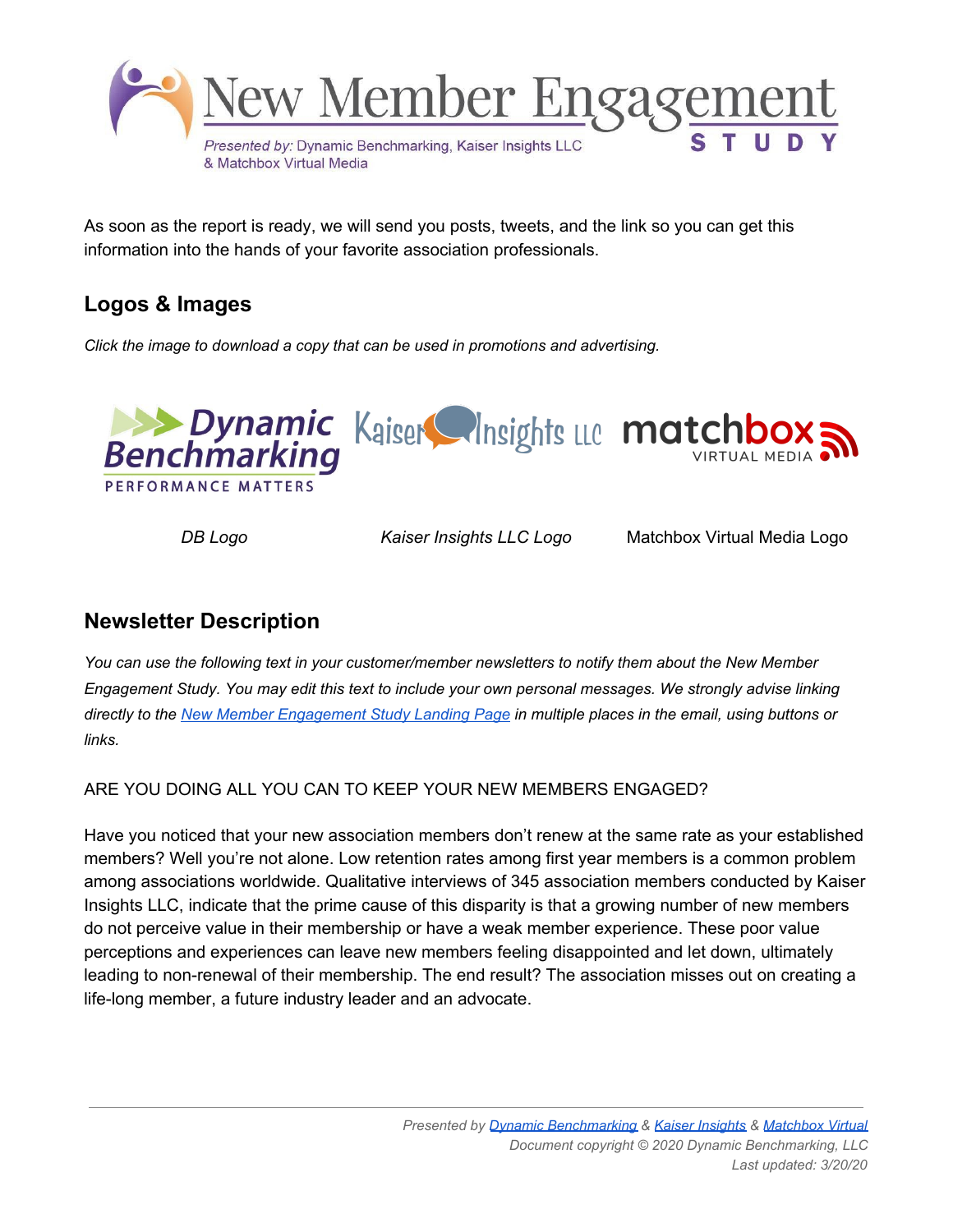

#### GET ANSWERS ON NEW MEMBER ENGAGEMENT

Dynamic [Benchmarking](http://www.dynamicbenchmarking.com/), in conjunction with Kaiser [Insights](https://www.smooththepath.net/) and [Matchbox](https://matchboxvirtual.com/) Virtual, is launching its 2020 benchmarking study to unearth industry best practices in new member engagement, onboarding, orientation and retention. This study will measure both qualitative and quantitative data to deliver to you a comprehensive report that is both informative and actionable. As a study participant, you will receive exclusive access to all results of this first-of-its-kind new member engagement study. Peer-to-peer comparisons and industries trends will be presented on a variety of industry best practices and key performance indicators including:

- What new member engagement tactics are being used and which ones are most successful
- How associations are measuring the success of their new member engagement programs
- What tools are being used in new member engagement
- Budgetary data on new member engagement programs including ROI, percent of budget as percent of total revenue, renewal rates and more

NEW TO THE 2020 STUDY: You will be able to produce trend reports based on data received from our initial study in 2017 Learn where the industry is moving and how you need to adapt your new member engagement plans to address the current landscape.

#### SHARE YOUR KNOWLEDGE

As an active leader in the association industry, we invite you to participate in this study and share your best practices for new member engagement and retention. We seek association executives, representing associations of all sizes, types and locations to participate in our study. The study is now live and results will be released this fall. Please click [here](https://www.dynamicbenchmarking.com/new-member-engagement-study) to create an account and get started!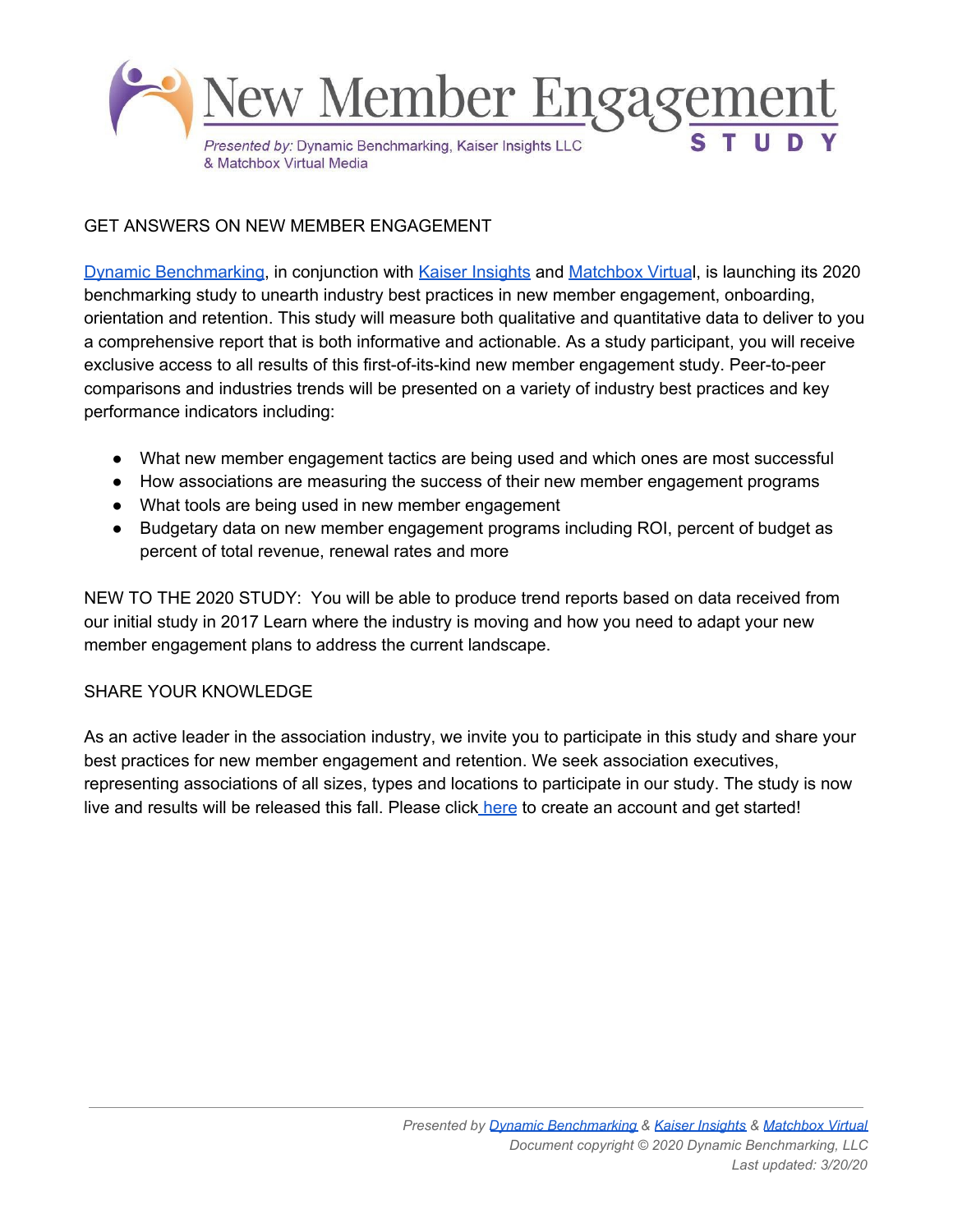

### **Email to Members/Lists**

You can use the following text to email your customers/members and lists to notify them about the New Member Engagement Study. You may edit this text to include your own personal messages. We strongly advise linking directly to the New Member [Engagement](http://www.dynamicbenchmarking.com/new-member-engagement-study) Study Landing Page in multiple places in the email, using buttons or *links.*

| Subject   | Help Shape the Future of Your Industry and Receive Valuable Insight on How to<br>Improve New Member Retention                                                                                                                                                                                                                                                                                                                                                                                                                                                                                                                                                                                                                                                                                                                                                                                                                                                                                                                                                                                                                             |
|-----------|-------------------------------------------------------------------------------------------------------------------------------------------------------------------------------------------------------------------------------------------------------------------------------------------------------------------------------------------------------------------------------------------------------------------------------------------------------------------------------------------------------------------------------------------------------------------------------------------------------------------------------------------------------------------------------------------------------------------------------------------------------------------------------------------------------------------------------------------------------------------------------------------------------------------------------------------------------------------------------------------------------------------------------------------------------------------------------------------------------------------------------------------|
| Preheader | <b>PARTNER NAME</b> Invites You to Join Other Leaders in the Association Industry in<br>Defining Best Practices in New Member Engagement                                                                                                                                                                                                                                                                                                                                                                                                                                                                                                                                                                                                                                                                                                                                                                                                                                                                                                                                                                                                  |
| Body      | Hi {FIRST NAME}<br>Back by popular demand is the 2020 New Member Engagement Study!<br>We are proud to be working with three of the leaders in online research, Dynamic<br>Benchmarking, Kaiser Insights and Matchbox Virtual as they launch the 2020 New<br>Member Engagement Study to prove how successful new member onboarding<br>programs offer significant gains in member engagement and retention.<br>We're asking you to help define industry best practices in New Member Engagement<br>by participating in this study. As a thank-you for your help, you'll receive exclusive<br>access to industry Key Performance Indicators and Best Practices for improving your<br>own New Member Onboarding and Engagement programs.<br>Sign Up Today and Make a Difference →<br><b>About the Study</b><br>The New Member Engagement Study by Dynamic Benchmarking, Kaiser Insights<br>and Matchbox Virtual will measure both qualitative and quantitative data to deliver a<br>comprehensive report that is both informative and actionable. The study will launch<br>data collection in August and release results in the fall of 2017. |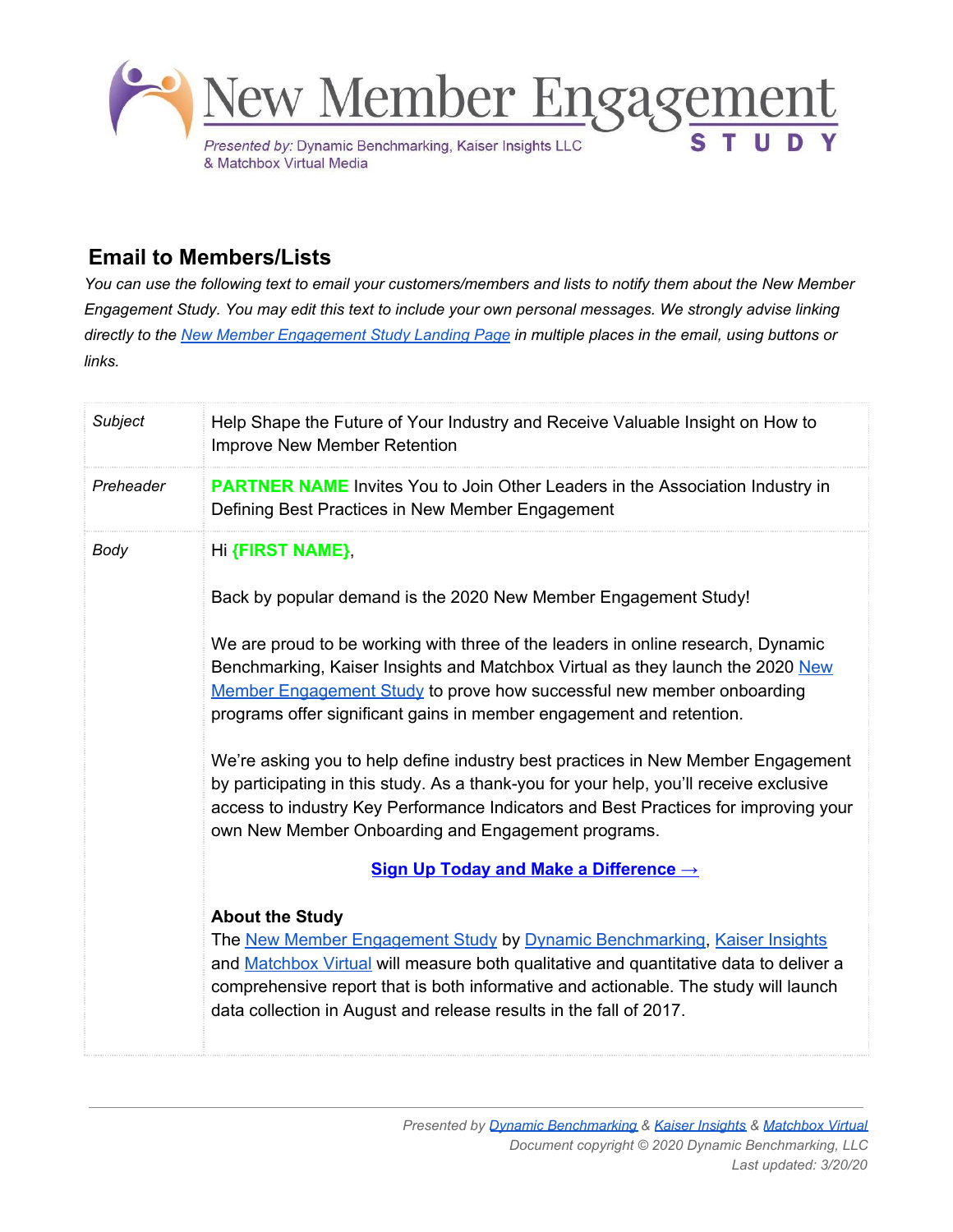

As a study participant, **you will receive exclusive access to all results of this first-of-its-kind new member engagement study**. Peer-to-peer comparisons and industries trends will be presented on a variety of industry best practices and key performance indicators including:

- What new member engagement **tactics** are being used and which ones are most successful
- How associations are **measuring the success** of their new member engagement programs
- What **tools** are being used in new member engagement
- **Budgetary data** on new member engagement programs tracking return on investment, percent of budget as percent of total revenue, renewal rates and more.

### **Sign Up Today and Make a [Difference](http://www.dynamicbenchmarking.com/new-member-engagement-study) →**

As a member of **{PARTNER NAME ORGANIZATION}**, we hope you'll join your fellow members in sharing your knowledge and influencing the future of our industry. This is an excellent opportunity to participate in, and reap the benefits of, this one-of-a-kind study. As an active leader in the association industry, your insights on best practices for new member engagement and retention can help move us all forward.

**[Participate](http://www.dynamicbenchmarking.com/new-member-engagement-study) Today and Make a Difference →**

Yours,

### **PARTNER NAME TEAM MEMBER**

### **PARTNER NAME TEAM MEMBER TITLE**